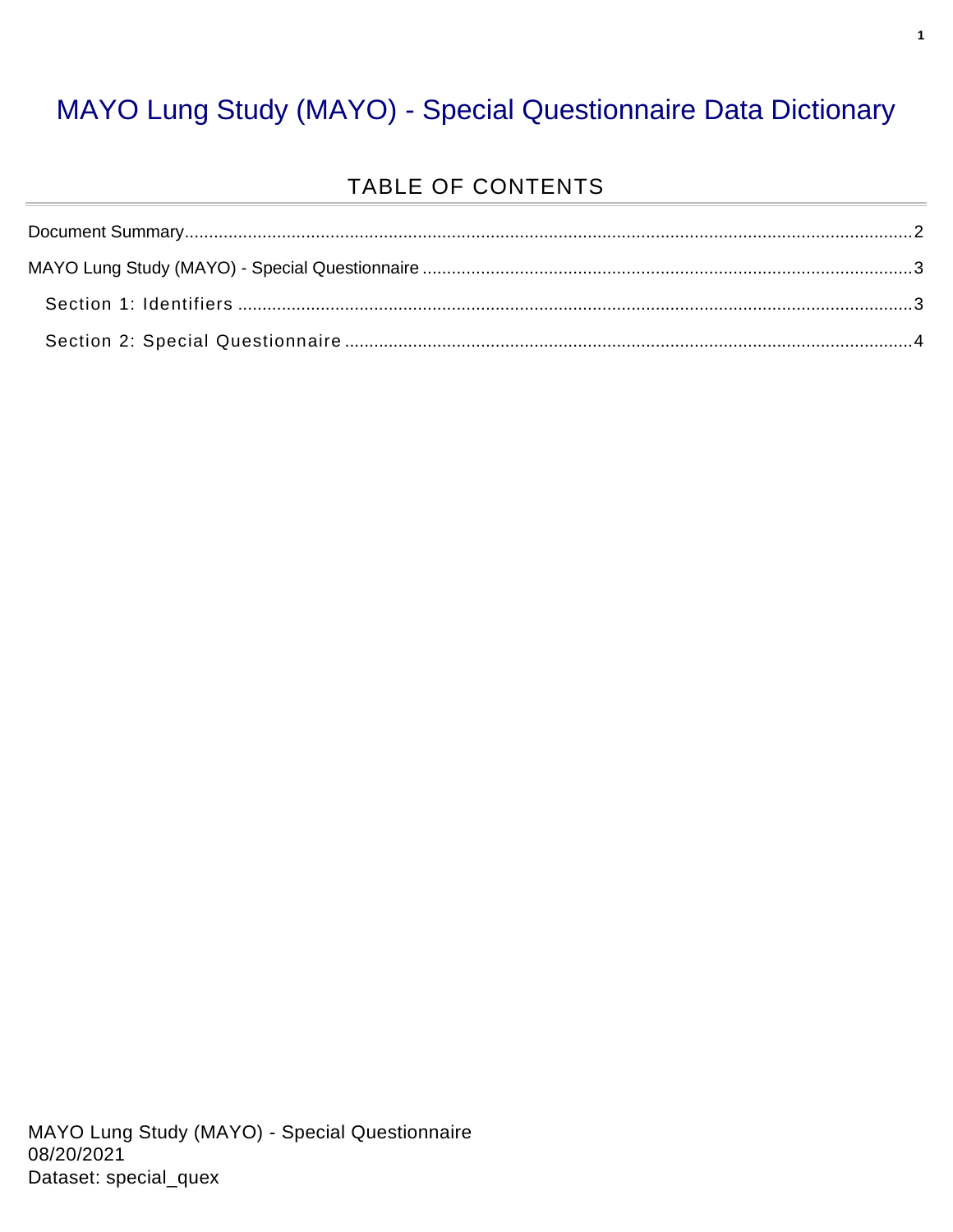### Document Summary

<span id="page-1-0"></span>

| Property          | Value                                          |
|-------------------|------------------------------------------------|
| Document Title    | MAYO Lung Study (MAYO) - Special Questionnaire |
| Date Created      | 08/20/2021                                     |
| For Dataset       | special_quex                                   |
| Sections          | 2                                              |
| Entries           | 10                                             |
| Document Filename | dictionary_special_quex-08202021.rtf           |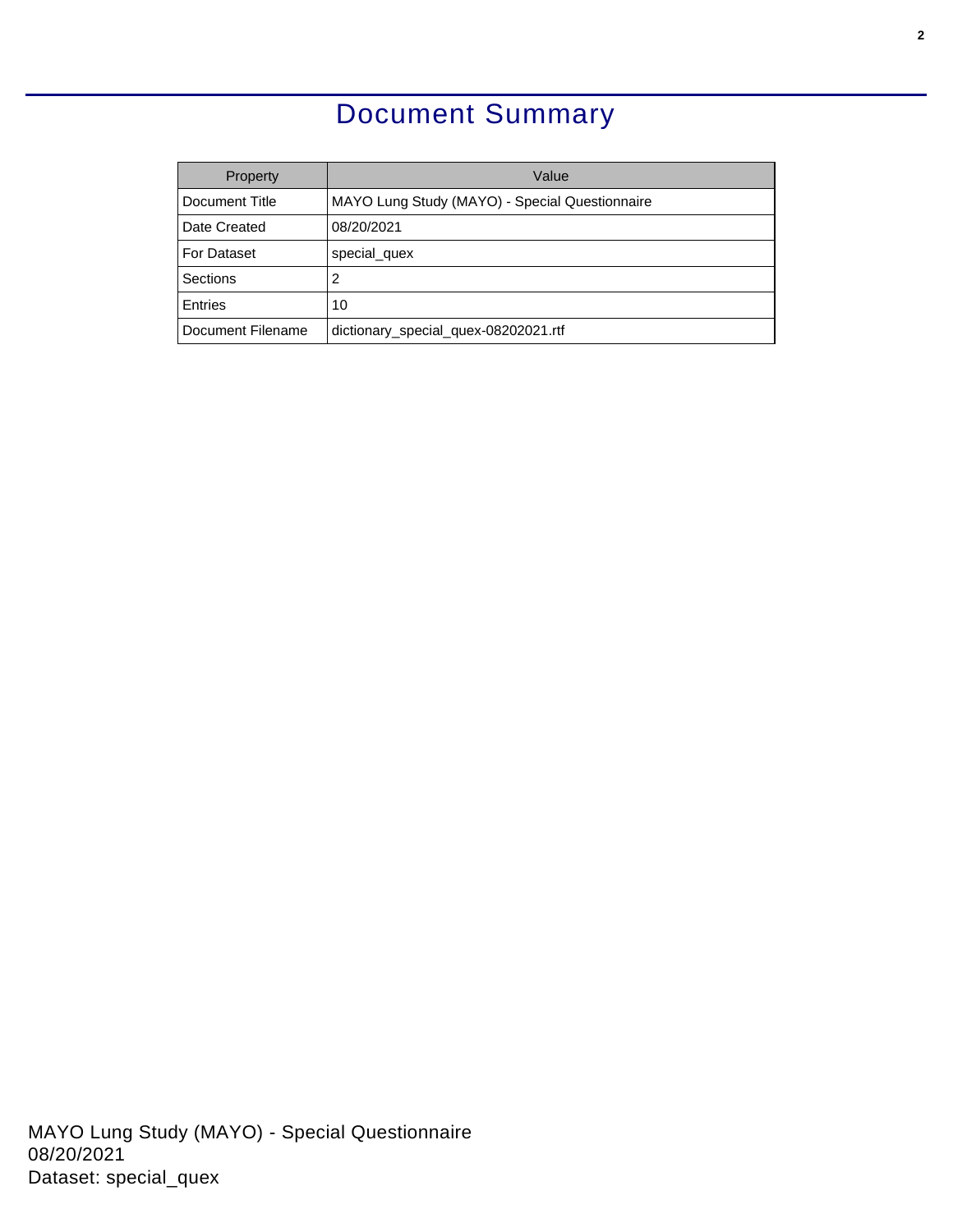# <span id="page-2-0"></span>MAYO Lung Study (MAYO) - Special Questionnaire Section 1: Identifiers

<span id="page-2-1"></span>

| Variable   | _abel                     | <b>Description</b> | Format Text <sup>-</sup> |
|------------|---------------------------|--------------------|--------------------------|
| <b>PID</b> | <b>Patient Identifier</b> |                    | Num                      |